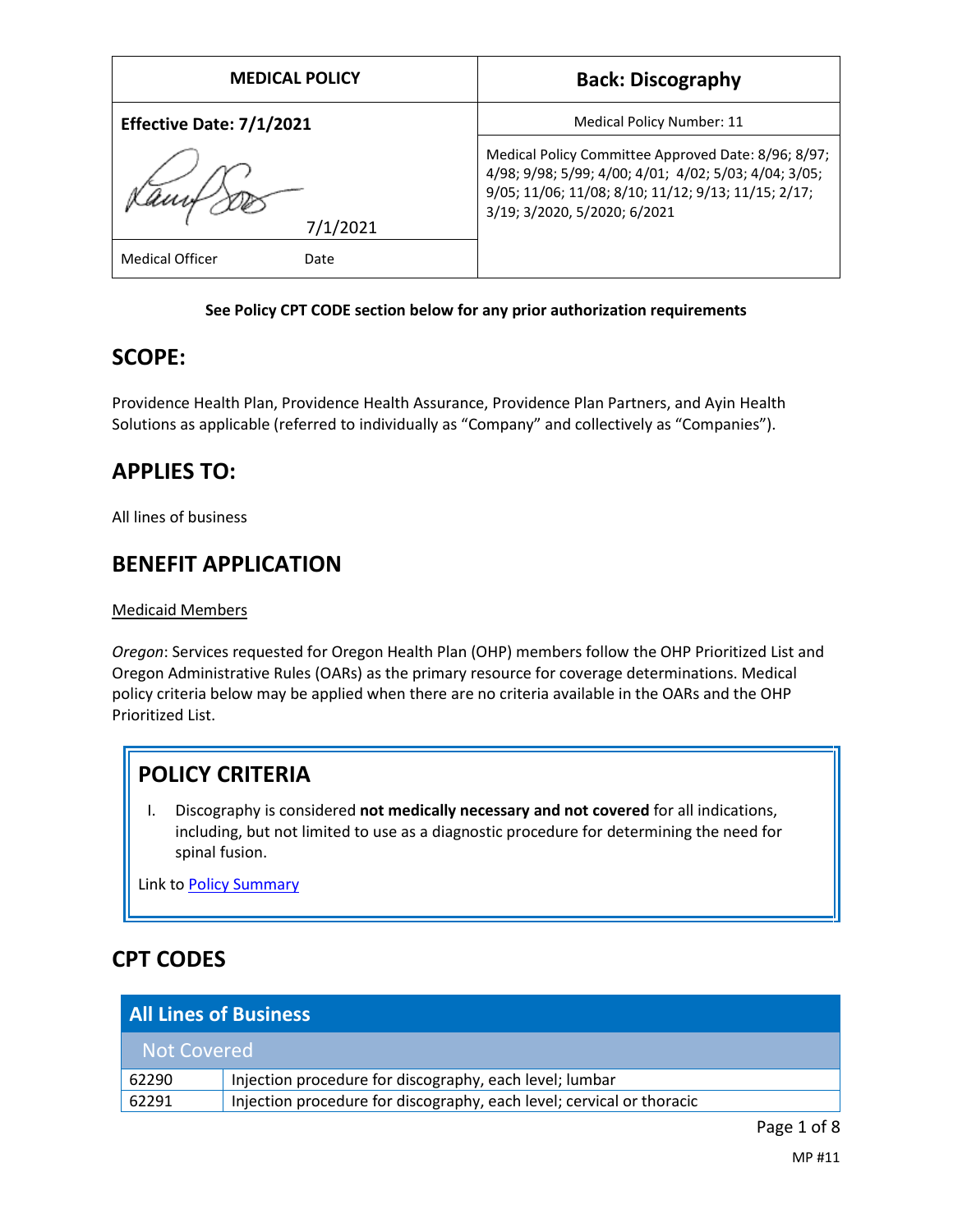|       | <b>MEDICAL POLICY</b>                                                                                                      | <b>Back: Discography</b> |
|-------|----------------------------------------------------------------------------------------------------------------------------|--------------------------|
|       |                                                                                                                            |                          |
| 62292 | Injection procedure for chemonucleolysis, including discography, intervertebral disc,<br>single or multiple levels, lumbar |                          |
| 72285 | Discography, cervical or thoracic, radiological supervision and interpretation                                             |                          |
| 72295 | Discography, lumbar, radiological supervision and interpretation                                                           |                          |

# **DESCRIPTION**

Discography is an invasive diagnostic imaging technique, "that combines imaging and pain provocation as a method of diagnosing discogenic pain. The primary purpose of discography is to determine whether the disc tested is the source of the patient's usual pain and whether the patient might benefit from surgical intervention."<sup>1</sup>

According to the American Academy of Orthopedic Surgeons (AAOS), "The key components of discography that aid in the diagnosis of patients with low back pain include a reproduction of the patient's concordant pain, visualization of the disc morphology, and injection pressures. If each of these factors is found to suggest symptomatic disc degeneration, the test is considered to be positive. By recreating the patient's pain, proponents of discography argue that it is more sensitive and specific than other imaging modalities, including plain radiographs, myelography, and MRI, which are known to identify both symptomatic and asymptomatic abnormalities. However, critics question the reliability and specificity of discography since concordant pain has been suggested to originate from non-spine sources and can be reproduced in patients without any prior history of back pain."<sup>2</sup>

# **REVIEW OF EVIDENCE**

A review of the ECRI, Hayes, Cochrane, and PubMed databases was conducted regarding the use of discography. Below is a summary of the available evidence identified through March 2021.

## All Spinal Levels

In 2018, Manchikanti and colleagues published a systematic review evaluating the diagnostic accuracy of lumbar, cervical and thoracic provocation and analgesic discography.<sup>3</sup> Independent reviewers searched appropriate databases through June 2017, systematically identified eligible studies, assessed quality and extracted data. Participants of interest were adults 18 years of age or older with chronic spinal pain lasting at least three months. The primary outcomes of interest were pain provocation and/or pain relief with analgesic discography.

Eight studies met inclusion criteria for diagnostic accuracy – 5 studies assessing lumbar provocation discography and 3 studies assessing cervical discography. Sample sizes in included studies ranged from 56 to 318. The longest reported follow-up was 3 years. Investigators noted that results appeared to be the same as those that appeared in the same authors' previous systematic reviews, discussed below. <sup>4-6</sup> Reviewers stated that positive results from studies evaluating discography are undermined due to "lack of standardization, limitations in technique, the paucity of studies evaluating outcomes, and various reports contradicting the diagnostic accuracy of discography."<sup>3</sup> Investigators concluded that evidence for the use of discography at any site remains limited.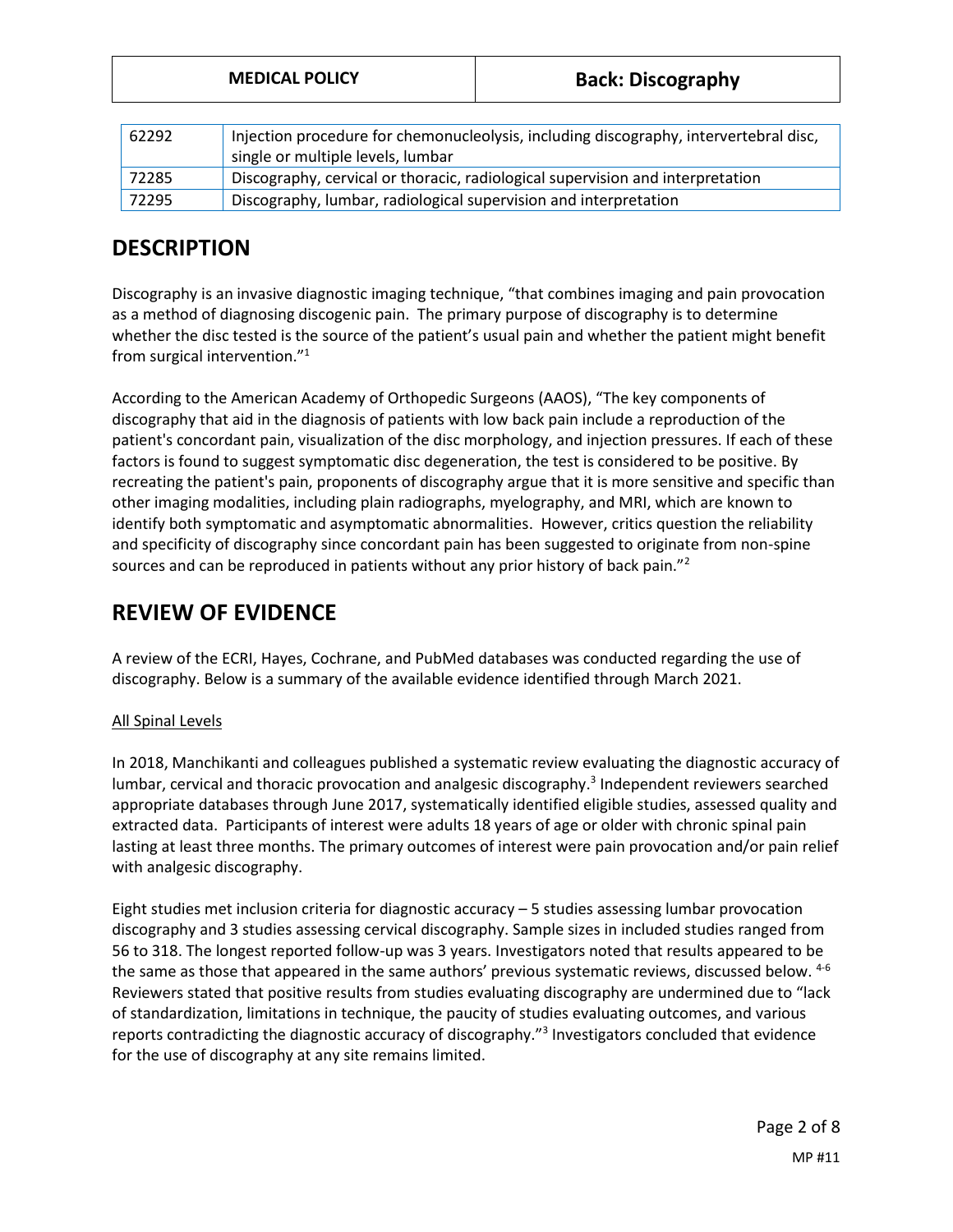## Cervical Spine

In 2012, Onyewu and colleagues published a systematic review regarding the accuracy and utility of cervical discography in patients with chronic neck pain.<sup>7</sup> A total of 41 studies were included in the review. Twenty-three studies evaluated accuracy and 3 studies examined accuracy and prevalence of cervical discogenic pain, with a prevalence ranging from 16-53%. Utilizing Agency for Healthcare Research and Quality (AHRQ) accuracy evaluation and United States Preventive Services Task Force (USPSTF) level of evidence criteria the overall evidence regarding the diagnostic accuracy of cervical discography was rated as limited.

No new, well-designed clinical trials were identified regarding the validity and utility of cervical discography since the publication of the Onyewu systematic review by noted above.

## Thoracic Spine

In 2012, Singh and colleagues evaluated the accuracy of thoracic discography and found only 2 studies which met eligibility criteria.<sup>8</sup> USPSTF level of evidence rating criteria was used and thoracic discography was rated as poor based on the paucity of available evidence.

No new, well-designed clinical trials were identified regarding the validity and utility of thoracic discography since the publication of the Singh systematic review by noted above.

### Lumbar Spine

## *Systematic Reviews*

- In 2017 (updated 2020), Hayes published a systematic review regarding the use of discography to diagnose and assess low back pain.<sup>1</sup> Seven studies were identified for inclusion (1 randomized trial and 6 non-randomized studies). Four studies compared discography to no discography prior to surgery, 2 studies compared surgical management vs. conservative care in patients who all underwent discography, and one study compared surgeon decision-making. Study follow-up varied from 6 months to 6 years. Overall, the Hayes review concluded the evidence was small and of lowquality and indicated discography, "does not lead to improved health outcomes in patients with low back pain being considered for surgery." In addition the Hayes review noted, "(t)wo studies suggest that discography can lead to serious complications in the long term, including accelerated disc degeneration and increased likelihood of lumbar surgery. No studies that met the inclusion criteria were identified that compared lumbar discography with alternate approaches for identifying disc pathology (i.e., anesthetic discography or functional anesthetic discography)." Limitations of available evidence included a lack of randomization, short duration of reported pain or lack of pain reporting, small sample sizes, and/or lack of power analysis, and high loss to follow-up. Hayes assigned a **D1 rating** to discography in adult patients with chronic low back pain who are being considered for surgery which reflects paucity and low-quality of evidence regarding the clinical utility of discography as a diagnostic too.
- In 2013, Manchikanti and colleagues published a systematic review of evidence regarding the accuracy of lumbar discography which served as the basis for the 2013 American Society of Interventional Pain Physicians (ASIPP) guideline recommendations.<sup>4-6</sup> Of the 160 studies evaluated,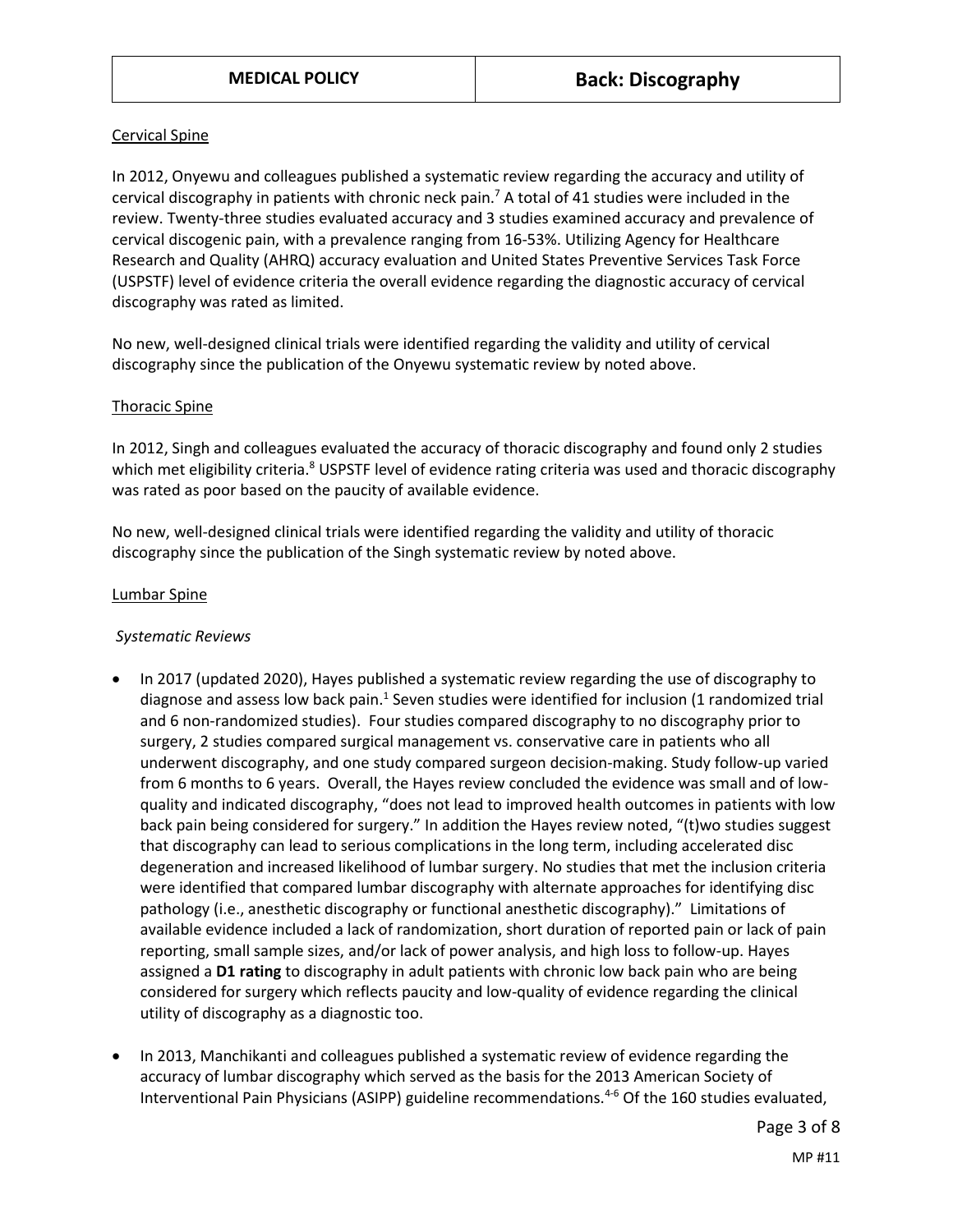33 compared discography with other diagnostic tests, 30 assessed accuracy, 22 assessed surgical outcomes for pain, and 3 assessed the prevalence of lumbar discogenic pain. Despite the fair rating prescribed to the quality of evidence for each of these categories, results appeared to mostly be mixed. For example, 8 of the 30 studies evaluated did not support the diagnostic accuracy of testing, indicating a high rate of false positive results or suggested the accuracy of testing was questionable. Only 13 of 33 studies demonstrated good correlation with discography and other non-invasive diagnostic techniques. Authors noted that although the evidence for the prevalence of discogenic pain with discography was rated as fair based on 3 available studies the uncertainty regarding testing accuracy and lack of outcome parameters in patients undergoing surgery leave conclusions reached in this study, "subject to other interpretation."

## *Randomized Controlled Trial*

In 2009, Ohtori and colleagues published an RCT evaluating the diagnosis of discogenic low back pain (LBP) with discography versus discoblock.<sup>9</sup> A total of 42 patients with severe LBP and L4-L5 or L5-S1 disc degeneration on magnetic resonance imaging were randomized in a 1:1 fashion to discography or discoblock. Twelve patients showed no provocation and were excluded. Fifteen patients in each group (30 total) showed pain provocation using the different diagnostic methods and proceeded to spinal fusion. The visual analogue scale score, Japanese Orthopedic Association Score, and Oswestry Disability Index score indicated higher rates of improvement in the discoblock group compared to the discography group at 3 year follow-up (p < 0.05). This study is limited by small sample size and lack of power analysis which preclude conclusions regarding the efficacy of either procedure to adequately diagnose LBP prior to spinal fusion.

## **CLINICAL PRACTICE GUIDELINES**

## American Pain Society (APS)

The 2009 APS evidence-based guidelines regarding interventional therapies, surgeries, and interdisciplinary rehabilitation for low back pain indicated the following regarding the use of discography:

"In patients with chronic nonradicular low back pain, provocative discography is not recommended as a procedure for diagnosing discogenic low back pain (strong recommendation, moderate-quality evidence). There is insufficient evidence to evaluate validity or utility of diagnostic selective nerve root block, intra-articular facet joint block, medial branch block, or sacroiliac joint block as diagnostic procedures for low back pain with or without radiculopathy."<sup>10</sup>

Page 4 of 8 The APS guideline noted, "Although many studies show strong correlation between results of provocative discography and degenerative disc disease on imaging studies diagnostic accuracy for identifying "discogenic" pain is uncertain. Degenerative disc disease is common in asymptomatic persons, and no reliable reference standard exists for distinguishing symptomatic from asymptomatic imaging findings. In addition, even though positive pain responses with provocative discography are unlikely in healthy, asymptomatic patients without back pain, falsepositive responses are common in persons without significant back pain but with somatization, other pain conditions, unresolved worker's compensation claims, or previous back surgery, and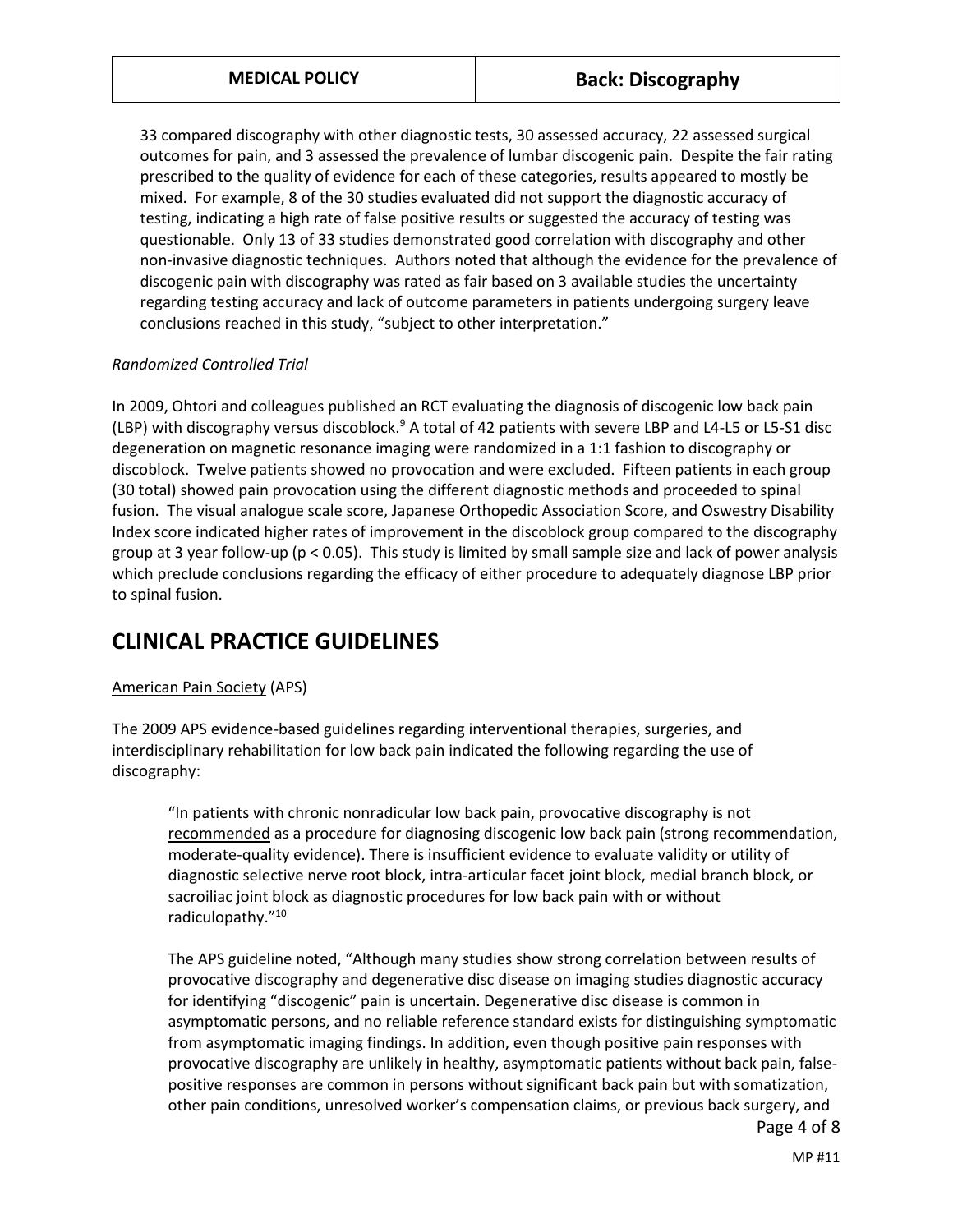can occur even after incorporating low pressure threshold criteria. One study calculated a positive predictive value for provocative discography of 55% to 57%, though this estimate is based on critical assumptions regarding the comparability of outcomes for different surgical procedures for different underlying conditions in patients without risk factors for poor surgical outcomes. There is no evidence that use of provocative discography to select patients for fusion improves clinical outcomes."<sup>10</sup>

## American Academy of Orthopedic Surgeons (AAOS)

In 2014, the AAOS updated their evidence-based clinical practice guidelines regarding discography for patient selection in lumbar spinal fusions for degenerative disease.<sup>2</sup> The AAOS gave the following recommendations regarding discography:

- "It is recommended that lumbar discography not be used as a stand-alone test on which treatment decisions are based for patients with low-back pain with abnormal imaging studies (single Level II study).
- It is recommended that within the discussion of potential risks for patients undergoing provocative discography, the potential for acceleration of the degenerative process be included as there is evidence to suggest an association between advanced degenerative spondylosis and a history of undergoing provocative discography."

Grade C recommendation

## American College of Radiology (ACR)

The 2015 ACR guidelines regarding low back pain gave the following recommendations regarding discography:<sup>11</sup>

- X-ray discography and post-discography CT of the lumbar spine was rated a 5, to indicate it may be appropriate in patients with low back pain or radiculopathy and new or progressing symptoms or clinical findings with history of prior lumbar surgery.
- X-ray discography and post-discography CT of the lumbar spine was rated a 3, to indicate it is not usually appropriate in patients with acute, subacute, or chronic low back pain or radiculopathy, who are candidates for surgery or intervention with persistent or progressive symptoms during or following 6 weeks of conservative management.
- X-ray discography and post-discography CT of the lumbar spine was rated a 1, to indicate it is not usually appropriate in patients with acute, subacute, or chronic uncomplicated low back pain or radiculopathy with one or more of the following: low velocity trauma, osteoporosis, elderly individual, or chronic steroid use.

The ACR guidelines also noted that use of discography to identify a source of pain in the lumbar spine remains controversial. The ACR notes that discography, "is a subjective test, relying entirely on the patient's description of pain during the procedure." <sup>11</sup>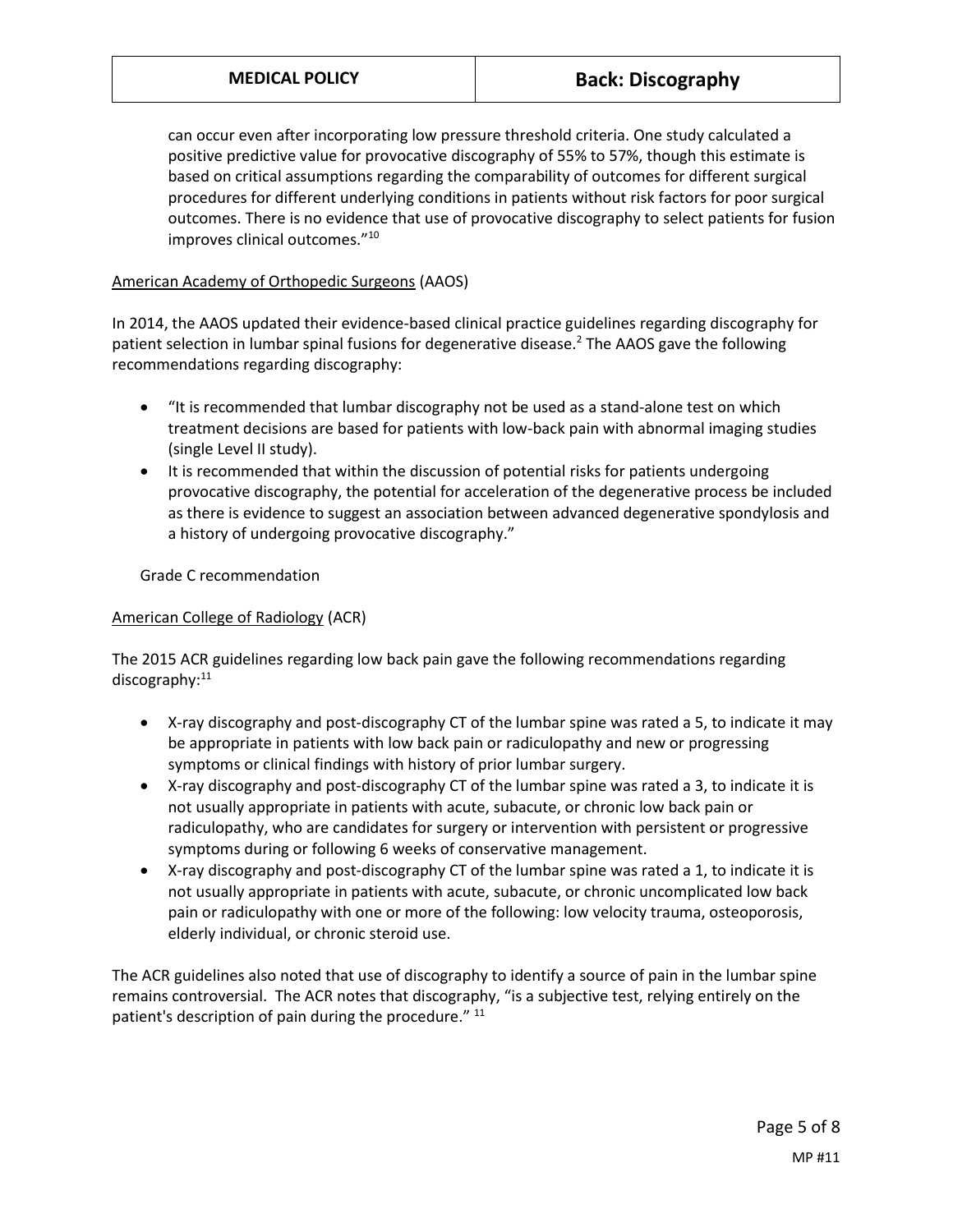## American Society of Interventional Pain Physicians (ASIPP)

In 2013, ASIPP updated their evidence-based guidelines regarding interventional techniques in chronic spinal pain.<sup>2</sup> A variety of diagnostic and therapeutic spinal interventions were reviewed. The following are the major recommendations regarding discography:

## *Management of Low Back Pain*

• Lumbar Discography

"The evidence for diagnostic accuracy for lumbar provocation discography is fair and the evidence for lumbar functional anesthetic discography is limited. Lumbar provocation discography is recommended with appropriate indications in patients with low back pain to prove a diagnostic hypothesis of discogenic pain specifically after exclusion of other sources of lumbar pain."<sup>5</sup>

## *Management of Neck Pain*

• Cervical Provocation Discography

"The evidence for the diagnostic accuracy of cervical discography is limited. Cervical discography is indicated to test the diagnostic hypothesis of discogenic pain of the cervical spine in individuals who have been properly selected and screened to eliminate other sources of cervical pain."<sup>5</sup>

## *Management of Thoracic Pain*

Thoracic Provocation Discography

"The evidence for thoracic discography is limited. Thoracic discography is recommended to decide if an intervertebral disc is painful or not in rare circumstances." 5

## Grading

- A Fair rating indicates the evidence was sufficient to determine efficacy, but the quality or quantity of the evidence is limited.
- A limited or poor rating indicates evidence is insufficient to determine effects on health outcomes due to a limited number of studies, inconsistent findings, or flaws in study design.

## **CENTERS FOR MEDICARE & MEDICAID**

As of 4/6/2021, no Centers for Medicare & Medicaid (CMS) coverage guidance was identified which addresses discography as a diagnostic or assessment tool for any spinal condition.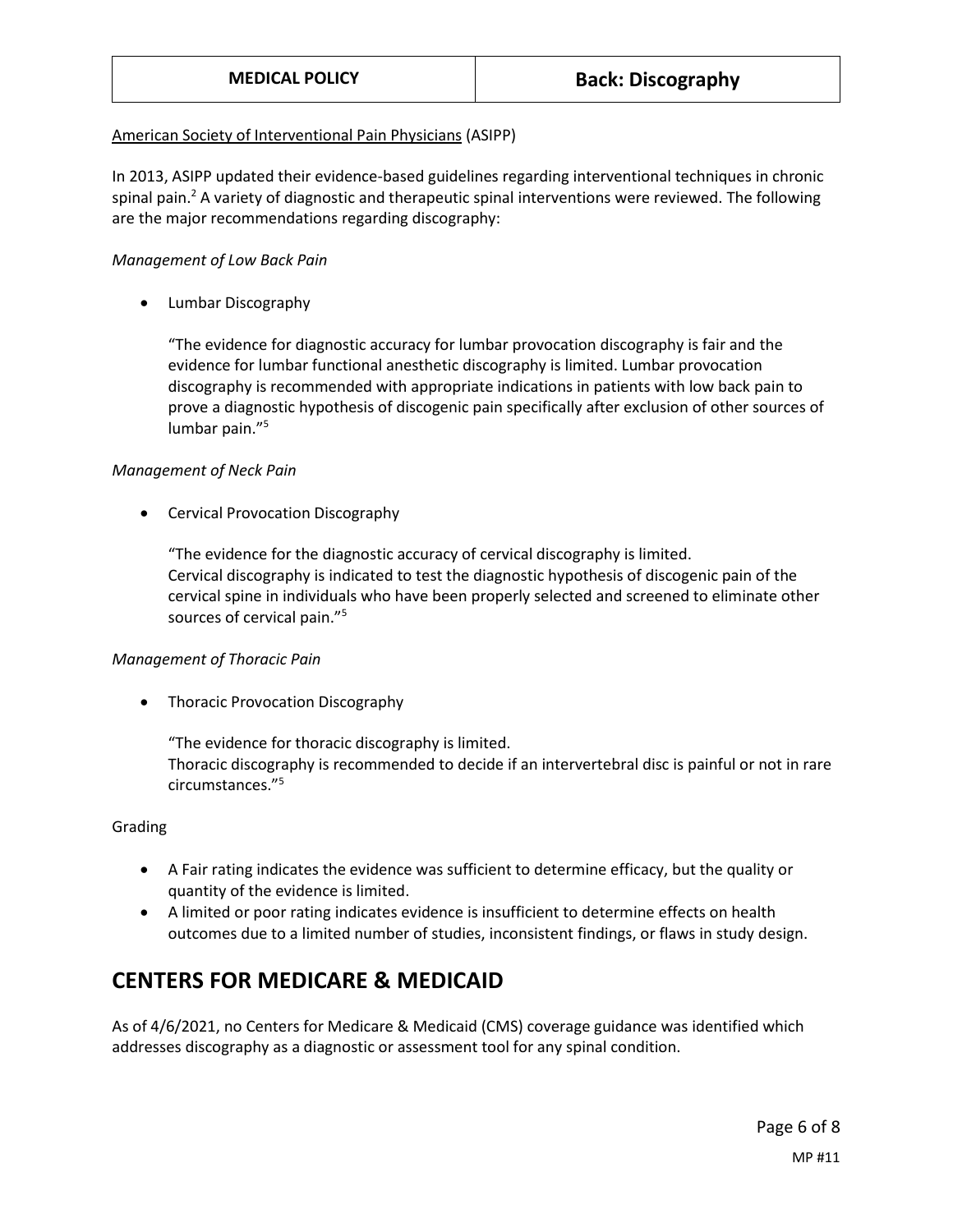# <span id="page-6-0"></span>**POLICY SUMMARY**

There is not enough evidence to support the use of discography at any site. Studies that evaluate adult patients with chronic low back pain have not yet demonstrated the clinical utility of discography in diagnosing low back pain and guiding treatment. No studies compared lumbar discography with alternate approaches for identifying disc pathology (i.e. anesthetic discography or functional anesthetic discography). Moreover, studies suggest that discography can lead to serious complications in the long term, including accelerated disc degeneration and an increased likelihood of lumbar surgery. Guidelines from the American Pain Society, American Academy of Orthopedic Surgeons, and American Society of Interventional Pain Physicians all state that evidence supporting provocative discography as a procedure for diagnosing discogenic low back pain is limited.

# **INSTRUCTIONS FOR USE**

Company Medical Policies serve as guidance for the administration of plan benefits. Medical policies do not constitute medical advice nor a guarantee of coverage. Company Medical Policies are reviewed annually and are based upon published, peer-reviewed scientific evidence and evidence-based clinical practice guidelines that are available as of the last policy update. The Companies reserve the right to determine the application of Medical Policies and make revisions to Medical Policies at any time. Providers will be given at least 60-days notice of policy changes that are restrictive in nature.

The scope and availability of all plan benefits are determined in accordance with the applicable coverage agreement. Any conflict or variance between the terms of the coverage agreement and Company Medical Policy will be resolved in favor of the coverage agreement.

# **REGULATORY STATUS**

## Mental Health Parity Statement

Coverage decisions are made on the basis of individualized determinations of medical necessity and the experimental or investigational character of the treatment in the individual case. In cases where medical necessity is not established by policy for specific treatment modalities, evidence not previously considered regarding the efficacy of the modality that is presented shall be given consideration to determine if the policy represents current standards of care.

## **REFERENCES**

- 1. Hayes Inc. The Clinical Utility of Lumbar Discography for Assessing Low Back Pain: Impact on Patient Management and Health Outcomes. [https://evidence.hayesinc.com/report/dir.discographylbp011.](https://evidence.hayesinc.com/report/dir.discographylbp011) Published 2017 (updated 2020). Accessed 4/6/2021.
- 2. Eck JC, Sharan A, Resnick DK, et al. Guideline update for the performance of fusion procedures for degenerative disease of the lumbar spine. Part 6: Discography for patient selection. *Journal of Neurosurgery: Spine.* 2014;21(1):37-41